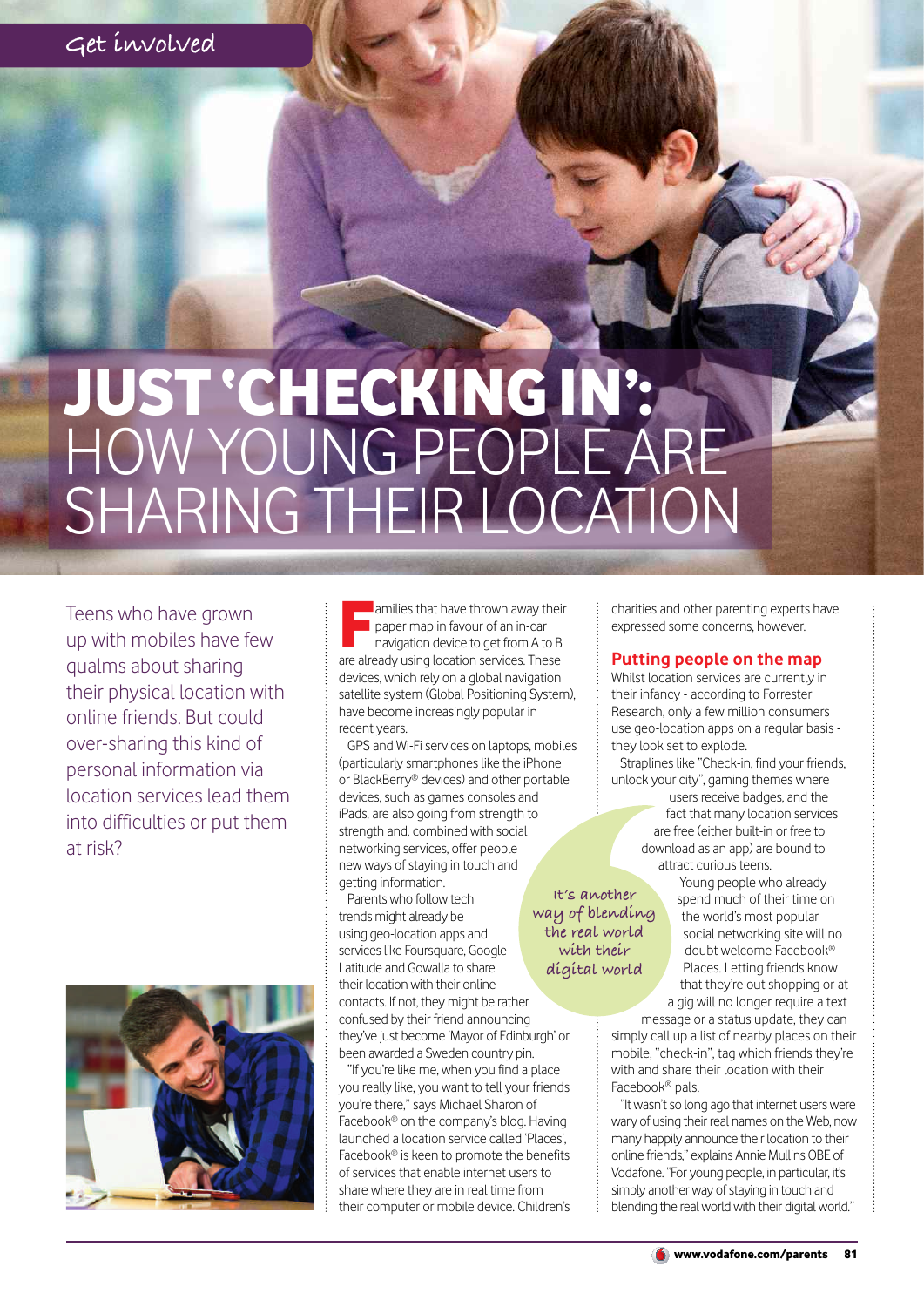| facebook          |                                                                                                         | Email                      | <b>Password</b>           | <b>Login</b> |
|-------------------|---------------------------------------------------------------------------------------------------------|----------------------------|---------------------------|--------------|
|                   |                                                                                                         | <b>B</b> East on lagged in | Furget your password?     |              |
|                   | Choose Your Privacy Settings > Customize settings                                                       |                            |                           |              |
| + Back to Privacy |                                                                                                         |                            | <b>Preview My Profile</b> |              |
|                   | Customize who can see and comment on things you share, things on your Wall and things you're tagged in. |                            |                           |              |
| Things I share.   | Posts by me<br>Pusts by me<br>Delait setting for ports, including them updated and photos               | E Friends Only             |                           |              |
|                   | <b>Family</b>                                                                                           | & Friends Daly             |                           |              |
|                   | Relationships                                                                                           | & Friends Only             |                           |              |
|                   | Interested in and looking for                                                                           | & Friends Doly             |                           |              |
|                   | this and favorite quotations                                                                            | & Friends Only             |                           |              |
|                   | Website                                                                                                 | & Friends Doly             |                           |              |
|                   | Religious and political views                                                                           | & Friends Only             |                           |              |
|                   | Birthday                                                                                                | & Friends Doly =           |                           |              |
|                   | Places I check in to                                                                                    | & Friends Doly ~           |                           |              |
|                   |                                                                                                         |                            |                           |              |

### **Are your kids over-sharing?**

With mobiles and social networking now part of daily life for many young people, sharing information with a large group of virtual friends has become second nature. Comments, photos, videos and, now, location are revealed at the click of button.

According to a study into 'The Secret Life of Teens' by online security firm McAfee, 69% of 13-17 year olds have included their physical location in their social networking status. And, with research by UK regulator Ofcom showing that many children under the age of 13 are lying about their age so that they can access social networking sites, they could be doing the same to access location services that are meant for over 18s. **Online... kids let their guard down**

"Kids know not to talk to strangers - it's one of the first lessons you teach them. But online, there's a sense of trust and anonymity, so kids let their guard down," says Tracy Mooney of McAfee. "Kids would never hand out their name and address to a stranger in the real world, so it's alarming to see how many kids do that very thing online." Are young people not aware of the potential pitfalls of revealing where they are at any given moment? Or do they simply live by the mantra 'it won't happen to me'?

"Broadcasting where you are to all your Facebook®, MySpace or Twitter friends could be risky, especially for young people," adds Mullins. "They're putting their trust in their online social networks, which might be made up of 100s, or even

# POPULAR LOCATION SERVICES EXAMPLE THE RED BERVICES WORK?

|                        | <b>Facebook<sup>®</sup> Places</b> – www.facebook.com/places |  |
|------------------------|--------------------------------------------------------------|--|
| foursquare             | Foursquare - www.foursquare.com                              |  |
| <b>Google</b> latitude | Google Latitude - www.google.com/latitude                    |  |
| Covalla                | Gowalla - www.gowalla.com                                    |  |

**JOU KA Nearly three-quarters of parents in the UK are concerned that other people could locate their child through their mobile using location services\***

1000s, of people some of whom they

might not even know in real life." Publishing details of their physical

location could expose children to some risks so it's vital that parents discuss how location data could be used and how their son or daughter can use location services safely. For example, if they regularly check in at the same locations, it might not take long for someone following their online check-ins to know where they live or go to school. Or, if they check in at the local cinema or football club, users of the same service will be able to see that they're there.

Using location services might lead to young people being offered deals and promotions by local businesses, so parents should discuss how to handle this - especially if they are targeted with age-inappropriate advertising. Some location service providers, such as Facebook® Places, restrict the type of advertising that minors receive.

Furthermore, there is a risk that indicating where they are, indicates where they are not. This was highlighted in 2010 by the creators of PleaseRobMe.com, which searched Twitter for location-related messages, revealing how easy it would be for burglars to determine whether someone was at home or not.

Facebook® maintains that with Places, users are in complete control of what they share and the people they share their location with. For minors, only 'friends' will be able to see when they check in anywhere. Young Facebook® users can customise their privacy settings even further - so that friends cannot 'tag' them if they're out together, for example - but they need to be aware that they'll explicitly need to opt-out of certain features.

# SERVICES WORK?

**Location services** use the geographical location of your computer, mobile phone or other portable device with location capabilities (such as a Nintendo® DS) so that you can receive relevant local information (such as traffic updates) or share your location with your various social networks (such as Twitter)

\* Source: Ofcom, June 2009.